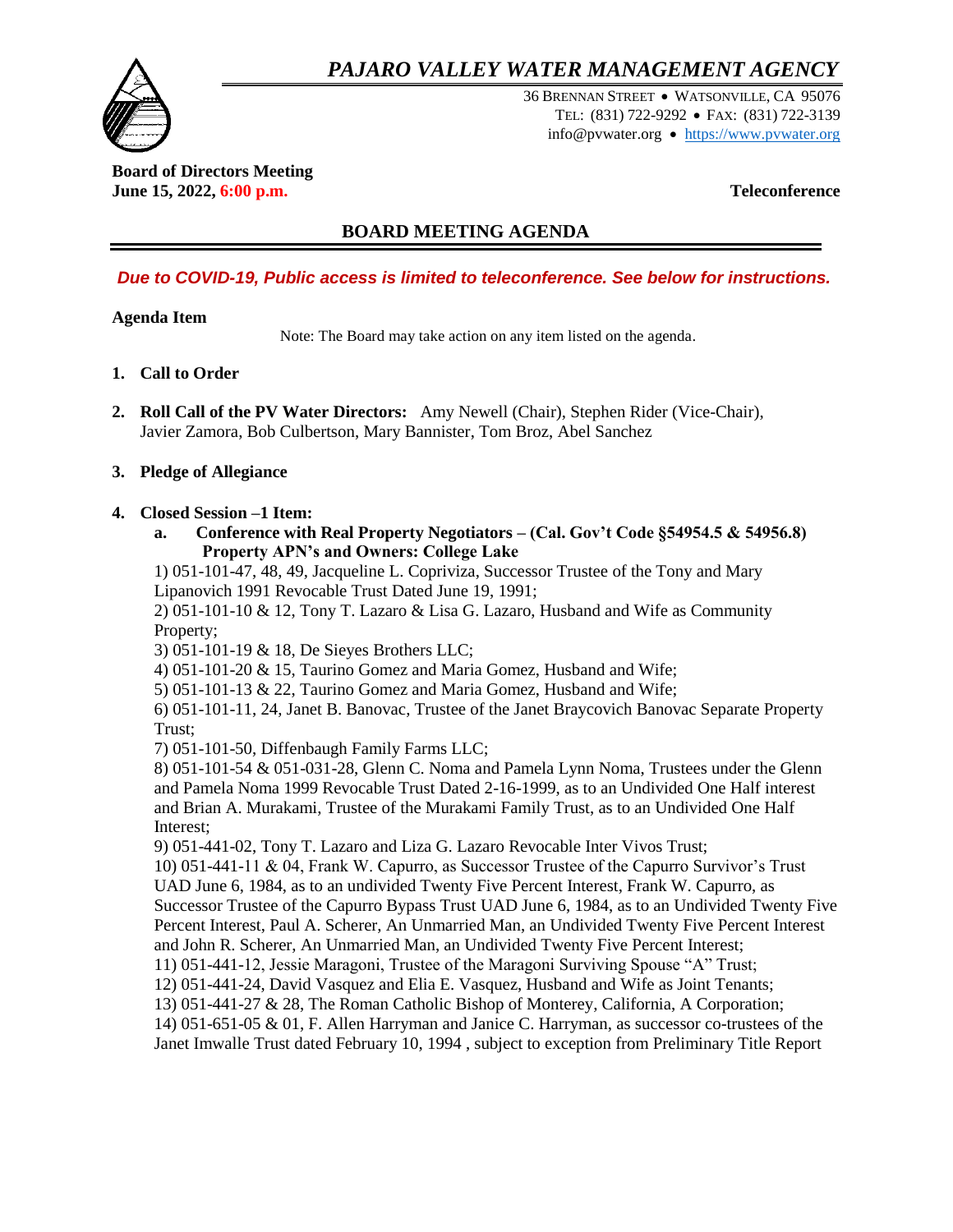## **Pipeline**:

1) 018-341-25, Harvest Drive Properties, LLC

2) 051-221-02, Jorge Olivarez and Maria C. Olivarez, Husband and wife as Community Property with Right of Survivorship

3) 051-221-26, Ag Land, Inc., A California Corporation

4) 051-221-30, Ag Land, Inc., A California Corporation

5) 051-221-32, Coast Cooling, Inc., A California Corporation

6) 051-221-33, Taurino Gomez and Maria Gomez, Husband and Wife, as Joint Tenants

7) 051-221-34, Del Mar Farms, A California General Partnership

8) 051-741-01, V. R. Walker Co., An Illinois Corporation

9) 051-741-03, Shikuma Properties, LLC

10) 051-741-05, Richard J. Peixoto, A Married Man, as His Sole and Separate Property

11) 051-741-06, Brian F. Maridon, As Trustee of the Brian F. Maridon Trust Dated April 1994 As To An undivided 66.97% Interest and Russel J. Maridon and Stephanie Maridon, As Trustees for the Russel and Stephanie Maridon Family Trust Dated April 1994 As To An Undivided 33.03% Interest 12) 051-741-07, Randolph K. Repass and Sally-Christine Rodgers 1996 Revocable Trust Dated 6/26/96, Randolph K. Repass and Sally-Christine Rodgers as Trustees, an Undivided 55% Interest and Randolph K. Repass and Sally-Christine Rodgers, Trustees of the Kent-Harris Repass 2020 Irrevocable Trust Dated November 20, 2020, an Undivided 45% Interest

13) 052-243-01, JAL Berry Farms, LLC, A California Limited Liability Company, Subject to Exceptions in Preliminary Title Report

14) 052-243-10, Lakeside Organic Gardens, LLC, A California Limited Liability Company

15) 052-243-15, Watsonville Exchange, Inc., A California Corporation

16) 052-243-16, Watsonville Exchange, Inc., A California Corporation

17) 052-243-17, Lakeside Organic Gardens, LLC., A California Limited Liability Company

18) 052-243-18, Lakeside Organic Gardens, LLC.,A California Limited Liability Company

19) 052-243-20, 21, West Coast Pre-Cooling – Watsonville, LLC

20) 052-272-01, John Martin Colendich, A Married Man, AS His Sole and Separate Property; Kara Therese Colendich, A Single Woman, As Her Sole and Separate Property; Connie A. Vukasovich-Haines and Jeanne L. Vukasovich, Trustee of Trust B Under the John M. Vukasovich and Virginia Vukasovich Revocable Living Trust Under Agreement Dated June 5, 1992, Dianna V. Hersch, A Married Woman, As Her Sole and Separate Property; Martin John Vukasovich, A Single Man, As His Sole and Separate Property; Jeanne Vukasovich, Trustee, or Her Successor(s) of the Jeanne Vukasovich 2016 Revocable Trust Dated 12/14/2016; and George W. Haines and Connie A. Vukasovich-Haines, Trustees, or Their Successor(s), of the Haines 2020 Revocable Trust Dated October 28, 2020, all As Their Respective Interests Appear of Record

21) 052-371-01, 02, JAL Berry Farms LLC, A California Limited Liability Company, subject to Exceptions from Preliminary Title Report

22) 052-581-04, Martin Kulish, Trustee of the Domacin Family Trust Dated September 3, 2012, An Undivided Ninety-Two and A Half (92.5%) Interest and Martin Kulish, Trustee of the Luce Domacin Qualified Domestic Trust, Established January 8, 2015, An Undivided Seven and A Half Percent (7.5%) Interest

23) 052-581-06, Hoover (CA) LLC, A Delaware Limited Liability Company Doing Business In The State Of California as Hoover Farm LLC, Subject to Exception from Preliminary Title Report 24) 052-581-09. David Frederick Willoughby, Successor Trustee of the Jeannette F. Willoughby 1999 Trust Dated 12/30/1999, As To An Undivided 7.54% Interest, Subject to Exception from Preliminary Title Report, Christopher Michael Willoughby, As To An Undivided 46.23% Interest and David Frederick Willoughby, As To An Undivided 46.23% Interest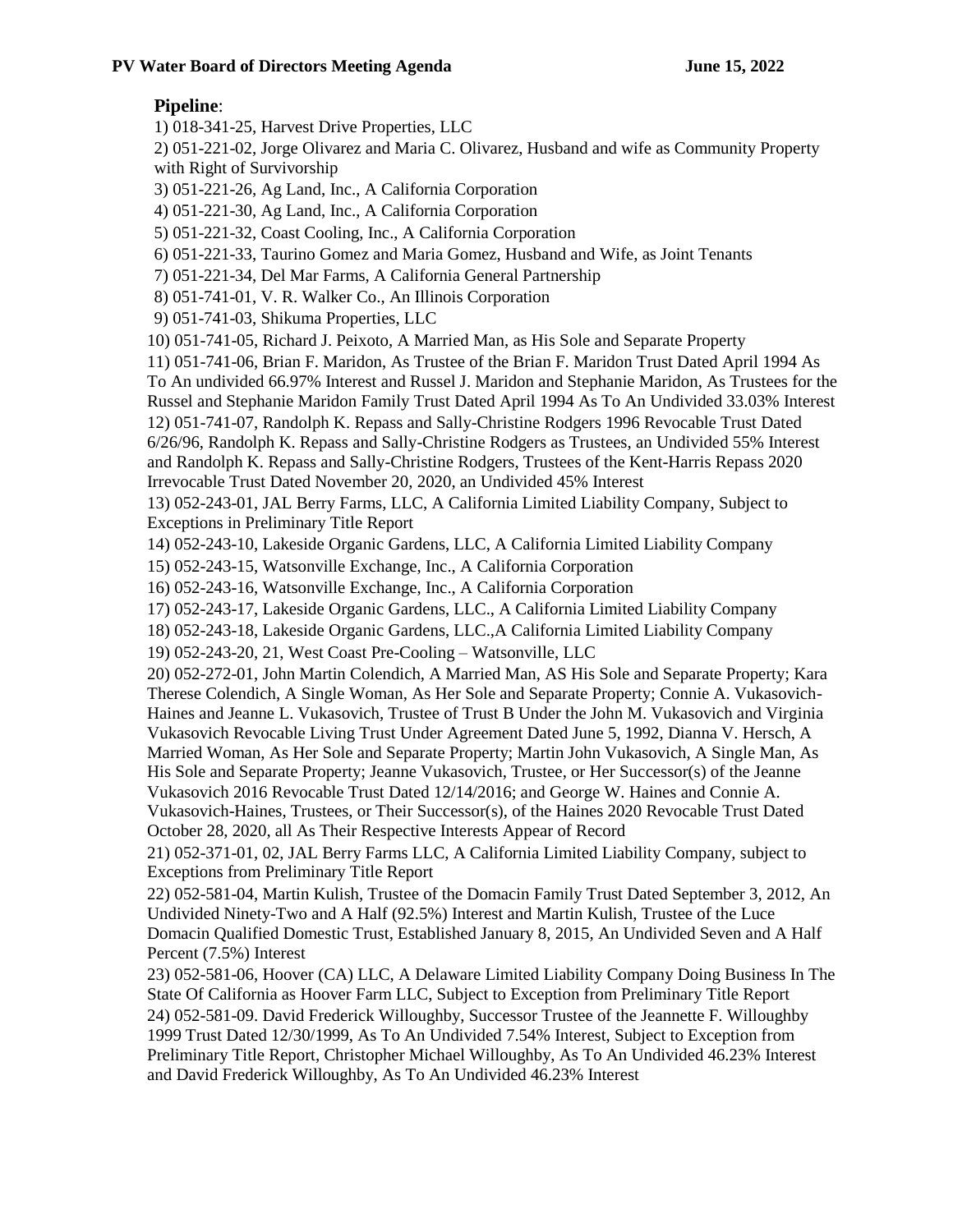#### **PV Water Board of Directors Meeting Agenda June 15, 2022**

**Agency Negotiators:** Brian Lockwood, Richard Smith **Under Negotiation:** Price, terms of payment or both

#### **Open Session (anticipated to resume at 7 p.m.)**

#### **Report on Closed Session**

#### **5. Oral Communications**

 *This time is set aside for members of the general public to address the Board of Directors on any item not on the Agenda, and that is within the subject matter jurisdiction of the Board of Directors. Each speaker is allotted up to 3 minutes. No action or discussion shall be taken on any item presented except that the Board may respond to statements made or questions asked, or may ask questions for clarification. All matters of an administrative nature will be referred to staff. All matters pertaining to the Board may be scheduled for discussion at a future meeting or referred to staff for clarification or a report, at the pleasure of the board.*

#### **6. Director Comments**

**7. Counsel Report**

#### **8. General Manager Report**

#### **9. Consent Agenda**

*All items appearing on the Consent Agenda are recommended actions which are considered to be routine and will be acted upon as one consensus motion. Any items removed will be considered immediately after the consensus motion. The Board Chair will allow public input prior to the approval of the Consent Agenda.* 

- A. Adopt Resolution 2022-13, Re-Authorizing Remote Teleconference Meeting of the Legislative Bodies of the Pajaro Valley Water Management Agency Pursuant to Brown Act Provisions
- B. Approve May 18, 2022 Minutes
- C. Approve Financial Reports
- D. Adopt Resolution 2022-14, Certifying Compliance with State Law with Respect to the Levying of General and Special Taxes, Assessments, and Property-Related Fees and Charges (Management Fees)
- E. Adopt Resolution 2022-15, Updating Cash Reserve Policy for Fiscal Year 2022-2023
	- 1. Introduction by staff
	- 2. Questions from Board
	- 3. Public comment
	- 4. Board discussion and deliberations
	- 5. Board action

#### **10. Informational Items**

A. Receive Basin Management Plan Implementation Update

#### **11. Discussion and/or Action Items**

- A. Consider Adoption of Final Budget for Fiscal Year 2022-2023
	- 1. Introduction by staff
	- 2. Questions from Board
	- 3. Public comment
	- 4. Board discussion and deliberation
	- 5. Board action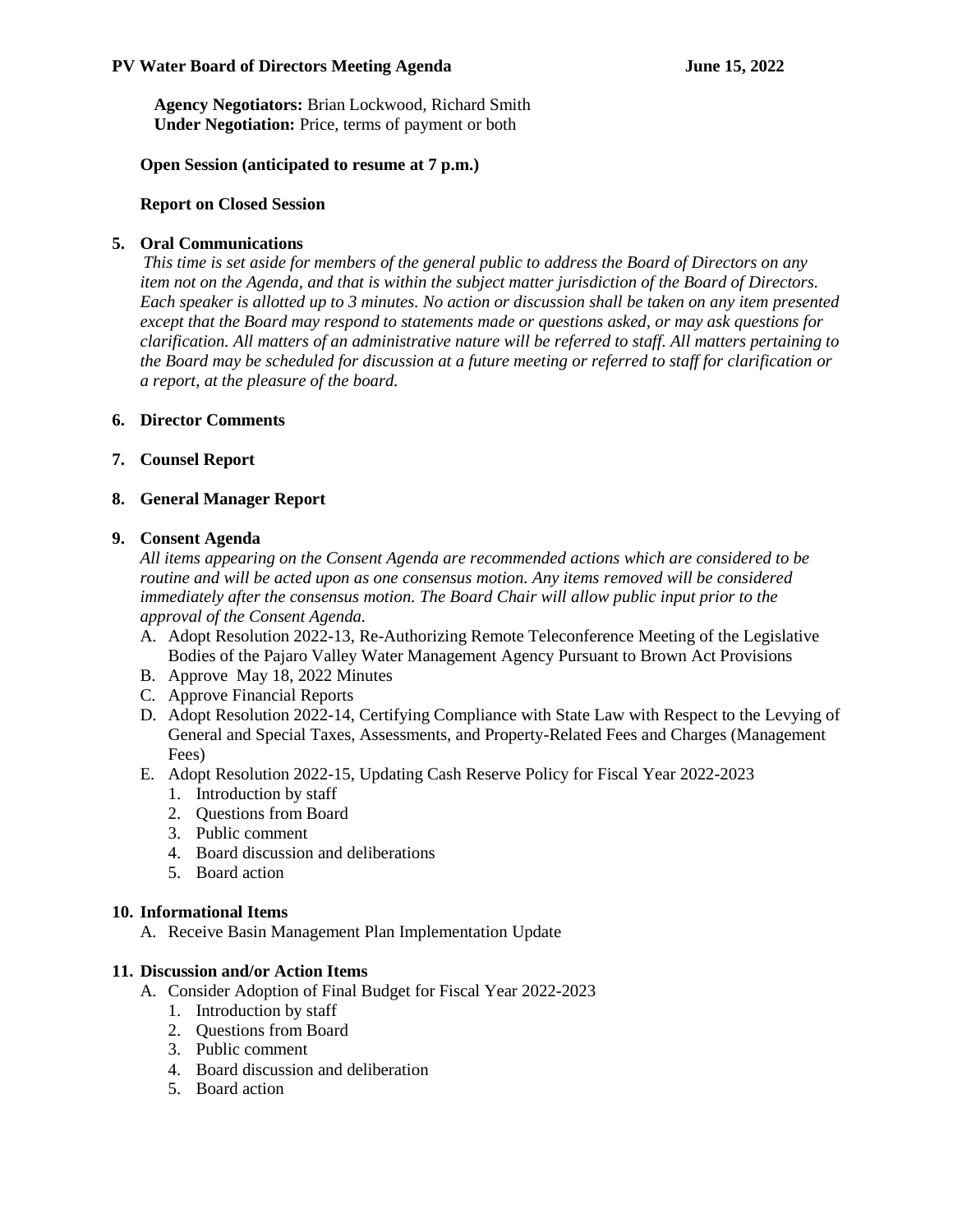#### **PV Water Board of Directors Meeting Agenda June 15, 2022**

- B. Consider Amendment to Agreement with Jacobs Engineering Group for College Lake Integrated Resources Management Project – Treated Water Pipeline Design, in an Amount Not to Exceed \$377,300
	- 1. Introduction by staff
	- 2. Questions from Board
	- 3. Public comment
	- 4. Board discussion and deliberation
	- 5. Board action
- C. Consider Authorizing and Directing the General Manager to Issue a Request for Proposals for Watsonville Slough System Managed Aquifer Recharge & Recovery Projects, Design and Bid Period Services
	- 1. Introduction by staff
	- 2. Questions from Board
	- 3. Public comment
	- 4. Board discussion and deliberation
	- 5. Board action
- D. Consider 2021-2022 Santa Cruz County Civil Grand Jury Report, "Our Water Account is Overdrawn – Beyond Conservation: Achieving Drought Resilience"
	- 1. Introduction by staff
	- 2. Questions from Board
	- 3. Public comment
	- 4. Board discussion and deliberation
	- 5. Board action
- E. Consider Governor's Executive Order N-7-22 Regarding Continuing Drought Conditions and Well Permitting
	- 1. Introduction by staff
	- 2. Questions from Board
	- 3. Public comment
	- 4. Board discussion and deliberation
	- 5. Board action

## **12. Monthly Reports/Presentations**

- A. Facility Operations Report
	- 1. Receive 2022 Supplemental Water Production Monthly Summary Report
- B. Board Committee Reports available at [www.pvwater.org](http://www.pvwater.org/)
- C. Public Outreach Update

## **13. Correspondence**

## **14. Future Meetings**

- A. Project & Facility Operations Committee, Wednesday, June 22\*, 2022, 3:00 p.m. Teleconference
- B. Administrative/Finance Committee, Tuesday, July 12 , 2022, 3:00 p.m., Teleconference
- C. Board of Director's Meeting, Wednesday, July 20, 2022, 7:00 p.m., Teleconference
- D. Project & Facility Operations Committee, Wednesday, July 27, 2022, 3:00 p.m., Teleconference \*Note: Revised Meeting Date

## **Adjournment**